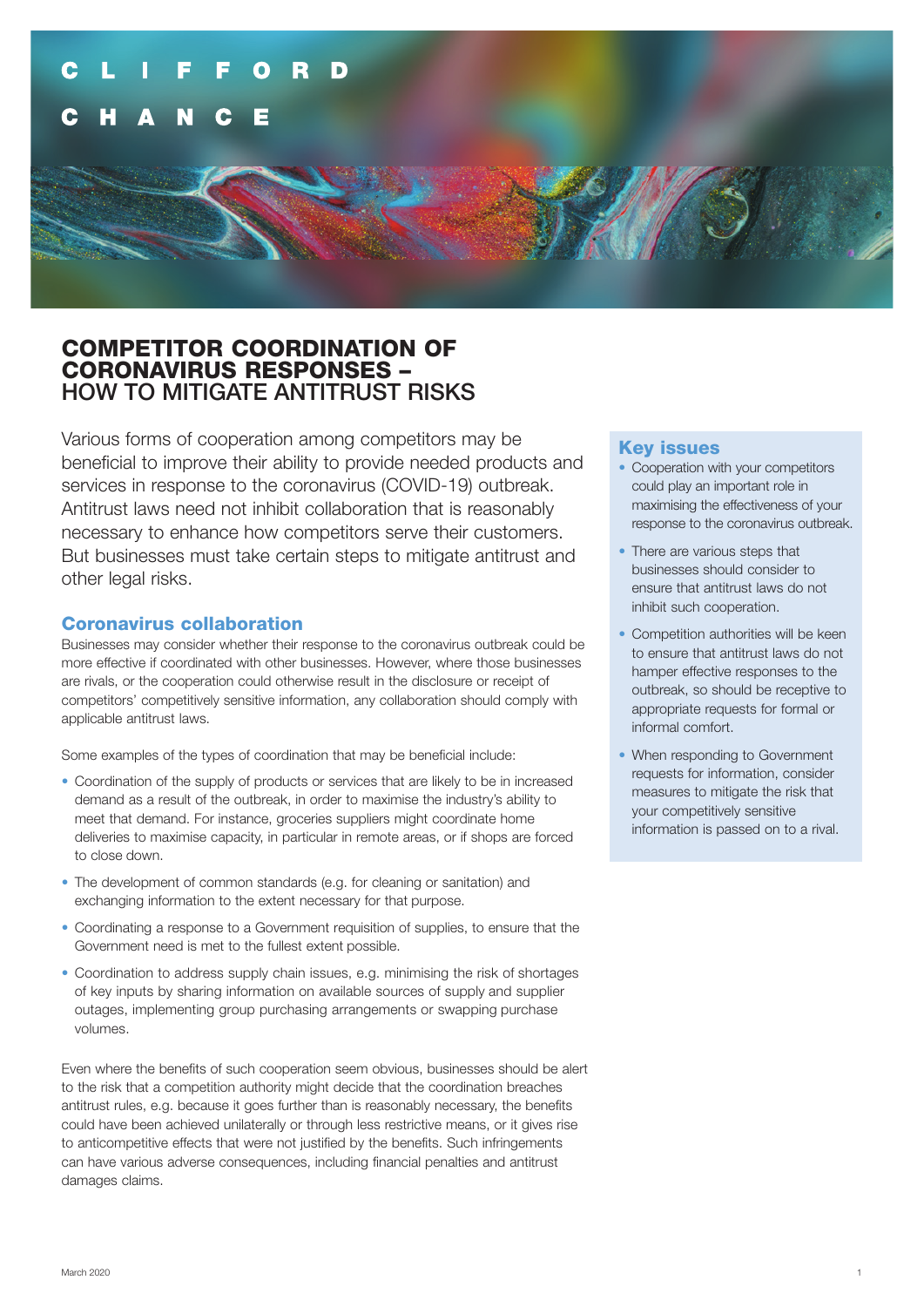To guard against those risks, businesses should seek legal advice prior to discussing any potential cooperation agreements and when considering the following options.

### **Lobbying for legal compulsion or a change in the law**

The safest way to pursue a collaborative coronavirus response will usually be to ask the Government of the jurisdiction in question to make it mandatory, or to temporarily disapply the competition rules for the cooperation in question. In the UK, it has been reported that groceries retailers have lobbied the Government to disapply competition law to allow some coordination of home deliveries.

Legal compulsion is a defence to an alleged breach of antitrust rules in the vast majority of jurisdictions. In addition, antitrust laws typically permit rivals to cooperate to lobby public bodies for legislative or regulatory changes, even if those changes might restrict competition between them (in the US, this is known as the *Noerr-Pennington*  doctrine). However, businesses should be careful to ensure that discussions do not go beyond what is necessary for lobbying purposes and to avoid sharing competitively sensitive information, except to the extent strictly necessary for those purposes and subject to strict controls (see below).

In the US, pursuant to the Pandemic and All-Hazards Preparedness and Advancing Innovation Act (**PAHPA**), the US Secretary of Health and Human Services may, in consultation with the Department of Justice (**DOJ**) and Federal Trade Commission (**FTC**), convene meetings or consultations with market participants engaged in developing qualified pandemic or epidemic products to discuss developing, manufacturing, distributing, purchasing, or storing pandemic countermeasures or products. Parties may even enter into written agreements pursuant to such meetings if approved by the DOJ and FTC. PAHPA provides exemptions to the US federal and state laws for meeting participants and businesses that enter into agreements approved pursuant to PAHPA's requirements. Businesses in the US that believe competitor collaboration may increase output or otherwise benefit the public in responding to the coronavirus may therefore want to consider approaching the DOJ, FTC, or Health and Human Services to convene meetings or consultations under PAHPA.

Where a Government takes action to compel the relevant cooperation, or to disapply antitrust laws, businesses should be careful not to go beyond the strict limits of what is compelled, or the scope of the provision disapplying the competition rules.

#### **Maintain antitrust compliance**

Where legal compulsion or a change in the law is not available, businesses should ensure that their cooperation is compliant with the applicable competition rules. While competition laws vary, cooperation will generally be antitrust compliant if it either does not restrict competition between the parties at all, or if it is objectively necessary to achieve a beneficial aim (such as maintaining supplies of products that are in high demand due to the outbreak), goes no further than is necessary, and any resulting anticompetitive effects are not so serious as to outweigh the benefits. In that respect:

• Explore whether there are other means of achieving the desired results with a lower degree of coordination and document the conclusions. For example, consider whether the initiative needs to be industry wide, or could be implemented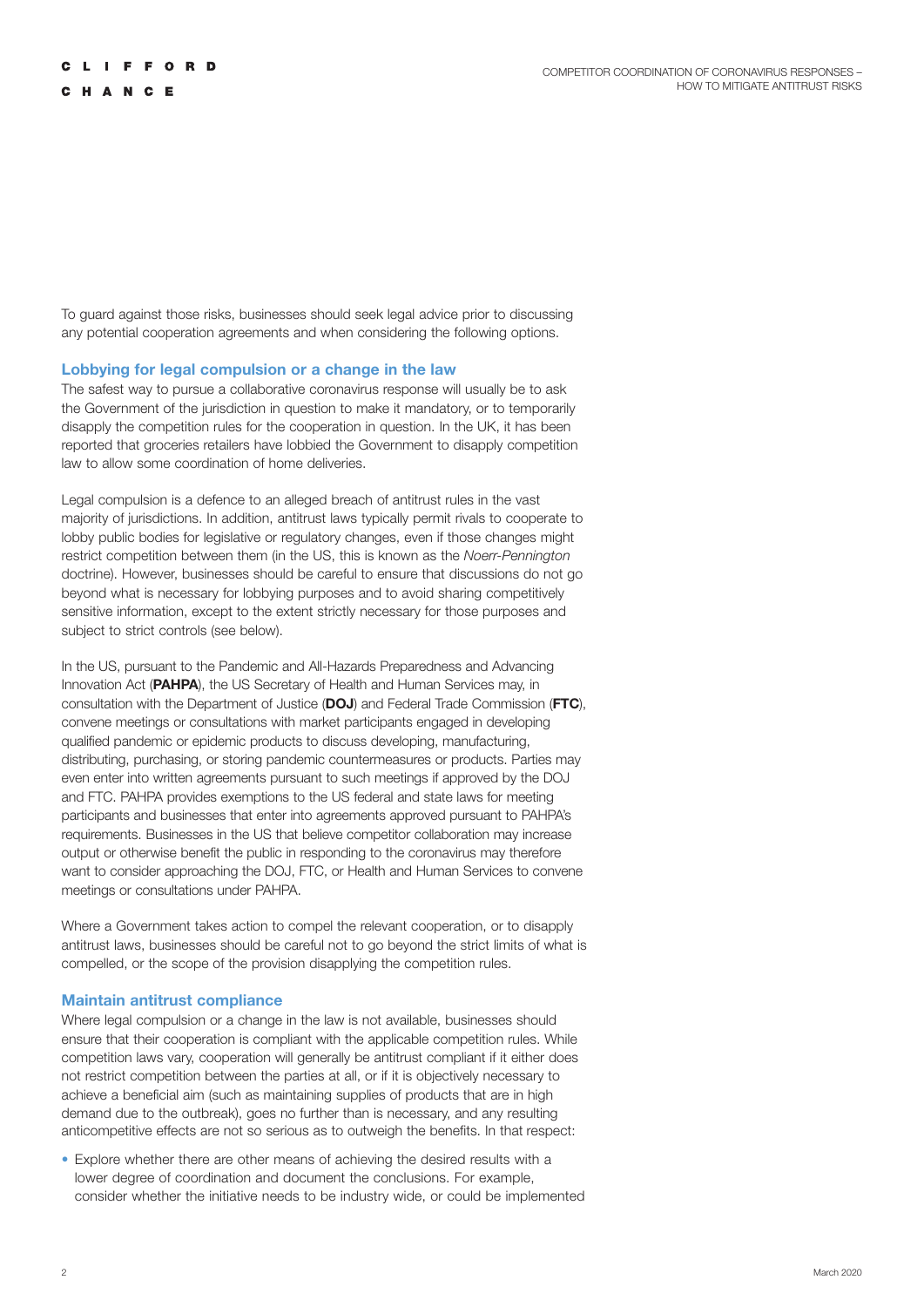by smaller groups. Where businesses work together to create common standards, consider whether the desired result can be achieved by making them voluntary, rather than binding.

- Avoid coordination that results in fixed prices, reduction of output or capacity, or sharing of customers or markets, as this is unlikely to be acceptable unless strictly necessary to address a severe public health risk.
- Any sharing of competitively sensitive information that is necessary to plan or implement the cooperation should be subject to strict safeguards. In particular, businesses should consider implementing 'clean team' arrangements to ensure the information is disclosed on a 'need to know' basis to a limited group of individuals who are subject to strict confidentiality obligations and, where possible, restrictions on subsequent work in a role in which they might make use of their rivals' competitively sensitive information.

Where appropriate, consider approaching competition authorities of the relevant jurisdictions for formal or informal comfort that the cooperation is antitrust compliant. Agencies will be keen to ensure that antitrust laws do not hamper effective responses to the outbreak, so they should be receptive to requests for cooperation that is objectively necessary for businesses to improve their response to the significant demands caused by the coronavirus.

In Australia, it has been reported that two grocery retailers considered seeking clearance from the Australian Competition and Consumer Commission to work together on a co-ordinated approach to limit purchases of goods such as toilet paper, tissues, pasta and rice to ensure sufficient supplies for consumers. However, they ultimately concluded that there was no need for coordination at this stage, in part because of the technical difficulties in implementing limits through their point-of-sale systems.

Given the considerable antitrust risks involved in coordination between competitors, advice from specialist antitrust counsel should be sought before initiating any cooperation. Contact details for Clifford Chance's global antitrust practice are at the end of this briefing.

#### **Responding to Government requests for information**

Government bodies may seek information from suppliers of important goods or services in order to inform their planning and development of policies to contain or mitigate the outbreak. Sharing (any) information with a public body alone should not infringe competition laws. However, antitrust issues could arise if the Government body passes competitively sensitive information about a business's operations to its rivals. To prevent such issues arising, consider pursuing one of the following options:

- ask the Government body to legally compel you to provide the information. That will allow you to rely on the legal compulsion defence outlined above, whatever the Government body does with theinformation;
- ask the Government body to enter into a legally binding agreement not to pass your information on to competitors (or to any other businesses if a list of rivals cannot be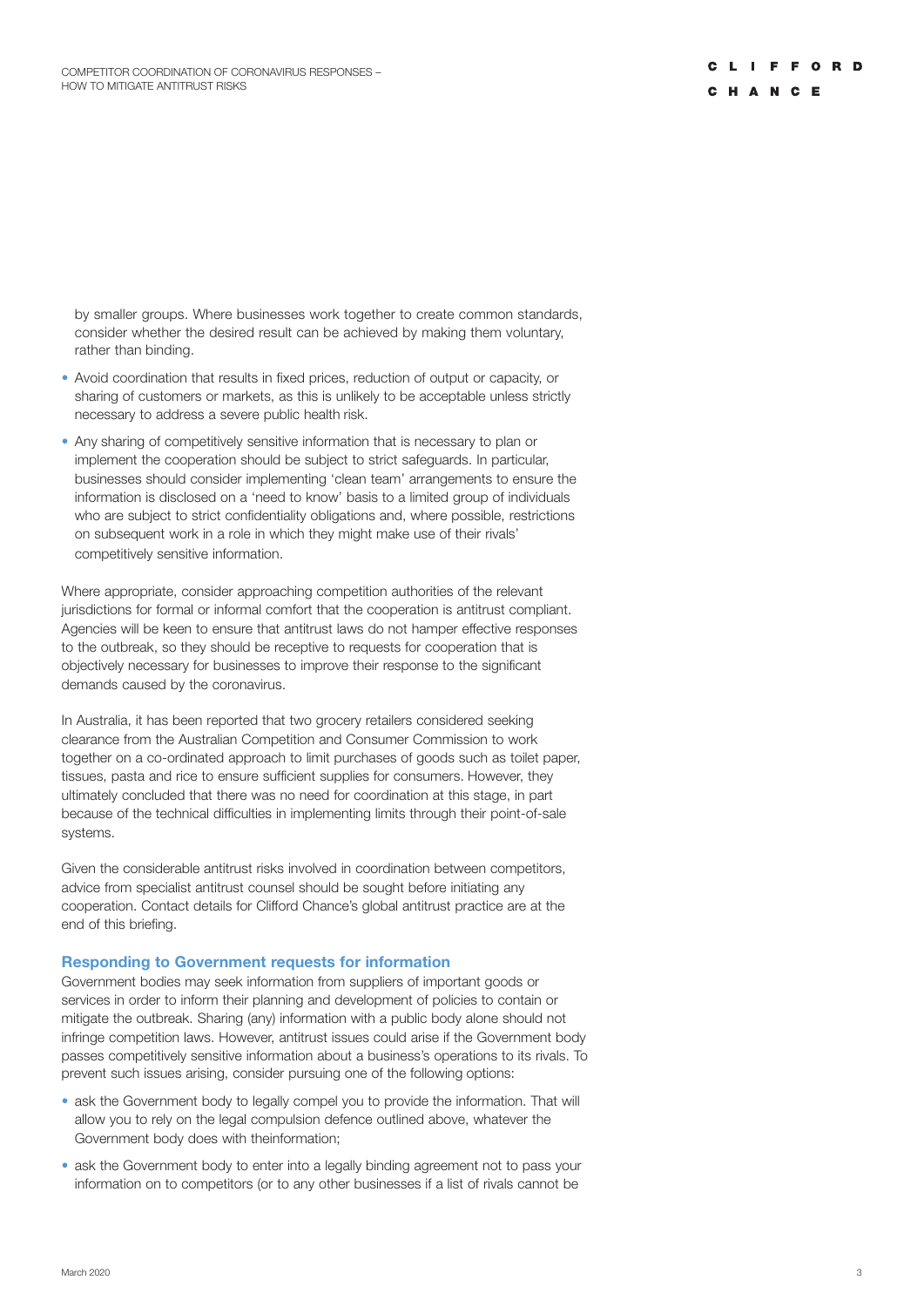C H A N C E

easily compiled) or, if the Government body anticipates that it will need to share information with rivals, to ensure that appropriate restrictions are in place, such as a clean team within the rival to handle your competitively sensitive information; or

• if the Government body is not prepared to enter into any agreement, the antitrust risks of sharing information with it will in practice be limited if the Government body does not give you any reason to suspect that your competitively sensitive information will be shared with rivals. To that end, document all discussions and communications with the Government body on the matter.

### **Competition authorities' enforcement activity**

A number of competition authorities have issued statements emphasising that they will consider enforcement action against anticompetitive conduct in respect of goods that are in scarce supply due to the virus outbreak. For example, the US DOJ has urged people who know of price-fixing, bid-rigging or other illegal moves to profit off coronavirus fears to contact government officials, and the UK's Competition and Markets Authority has stated that it will consider any evidence that companies may have broken competition law, for example by charging excessive prices. Government agencies may also take enforcement action under consumer protection laws, which vary widely between jurisdictions.

More generally, however, some types of enforcement action may be subdued as a result of the outbreak. The European Commission, for example, has ordered all noncritical staff to work from home, and critical staff to work in two shifts, which is likely to mean fewer (if any) dawn raids being carried out.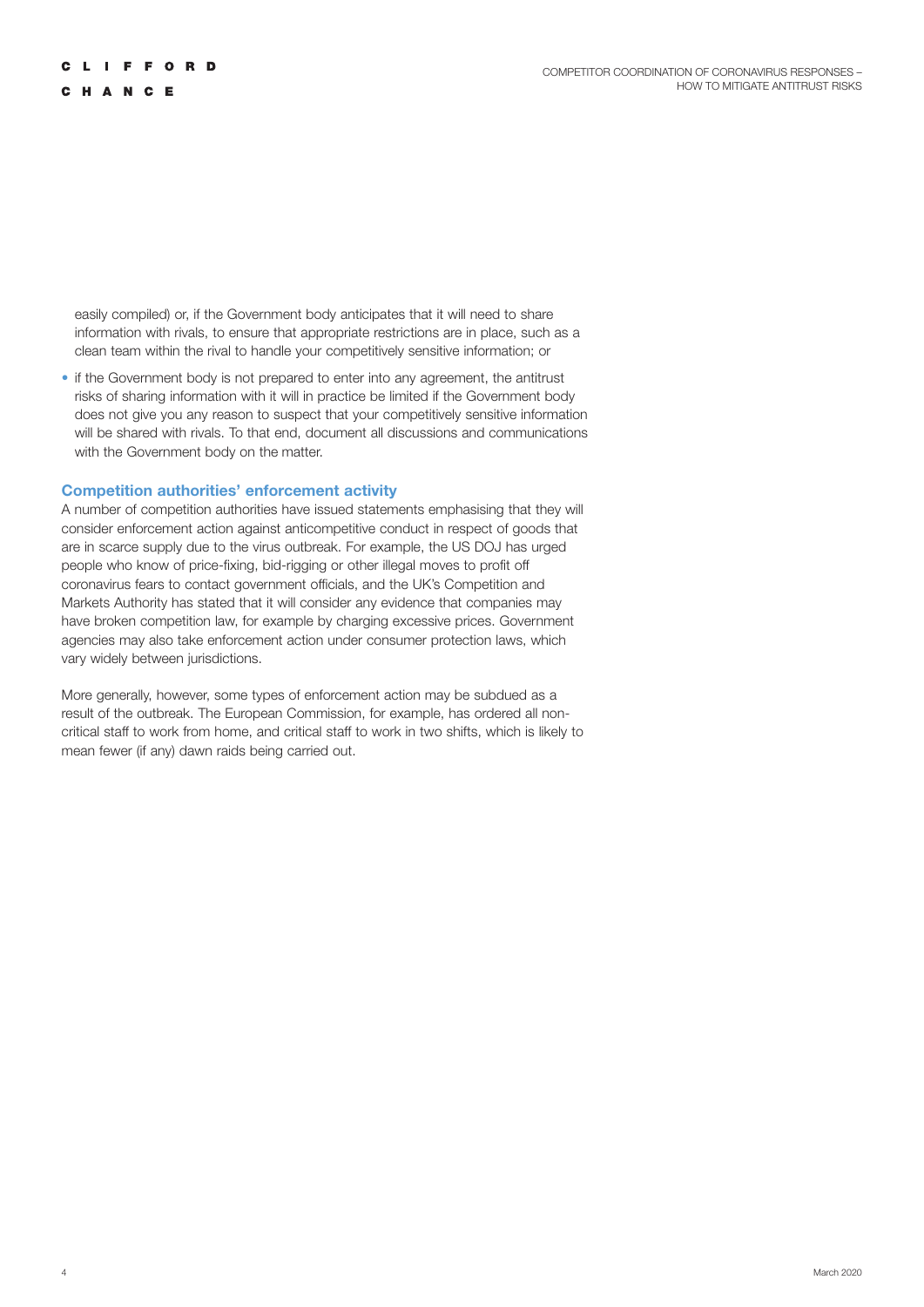# **CONTACTS**



Nadea Badea Partner, Bucharest<br>T +40 216 666 10 T +40 216 666 102<br>E nadea.badea@ E nadea.badea@ cliffordchance.com



Alex Cook Partner, Prague T +420 222 55 5212 E alex.cook@ cliffordchance.com



Luciano Di Via Partner, Rome T +39 06 4229 1265 E luciano.divia@ cliffordchance.com



Greg Olsen Partner, London T +44 20 7006 2327 E greg.olsen@ cliffordchance.com



Partner, Düsseldorf T +49 211 4355 5312 E marc.besen@ cliffordchance.com



Tim Cornell Partner, Washington D.C. T +1 202 912 5220 E tim.cornell@ cliffordchance.com



Elizabeth Morony Partner, London T +44 20 7006 8128

E elizabeth.morony@ cliffordchance.com



Dave Poddar Partner, Sydney T +61 2 8922 8033 E dave.poddar@ cliffordchance.com



Itir Çiftçi Partner, Istanbul<br>T  $+90.53.0967$ +90 53 0967 2677 E itir.ciftci@ cliffordchance.com



Franck Coudert Partner, Casablanca T +212 5 2000 8620 E franck.coudert@ cliffordchance.com



Miguel Odriozola Partner, Madrid T +34 91 590 9460 E miguel.odriozola@ cliffordchance.com



Sharis Pozen Partner, Washington D.C. T +1 202 912 5226 E sharis.pozen@ cliffordchance.com

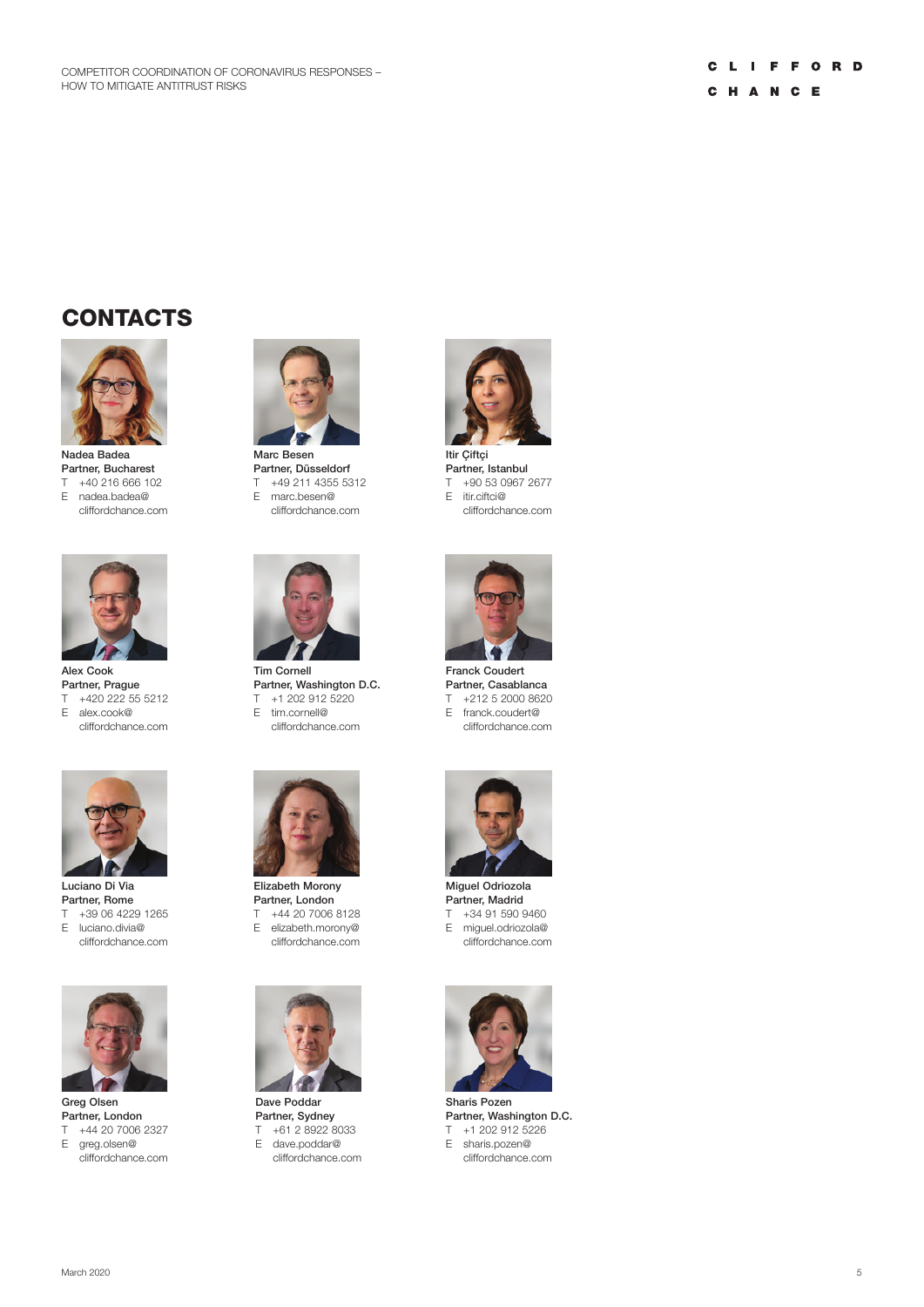

Katrin Schallenberg Partner, Paris T +33 1 4405 2457 E katrin.schallenberg@ cliffordchance.com



Anastasios Tomtsis Partner, Brussels T +32 2 533 5933 E anastasios.tomtsis@ cliffordchance.com



Frans Muller Counsel, Amsterdam T +31 20 711 9318 E frans.muller@ cliffordchance.com



Nish Shetty Partner, Singapore T +65 6410 2285 E nish.shetty@ cliffordchance.com



Thomas Vinje Partner, Brussels T +32 2 533 5929 E thomas.vinje@ cliffordchance.com



Masafumi Shikakura Counsel, Tokyo T +81 3 6632 6323 E masafumi.shikakura@ cliffordchance.com



Torsten Syrbe Partner, Moscow T +7 495 725 6400 E torsten.syrbe@ cliffordchance.com



Bai Yong Partner, Beijing T +86 10 6535 2286 E yong.bai@ cliffordchance.com



Ivona Terlecka Counsel, Warsaw T +48 22 429 9410 E iwona.terlecka@ cliffordchance.com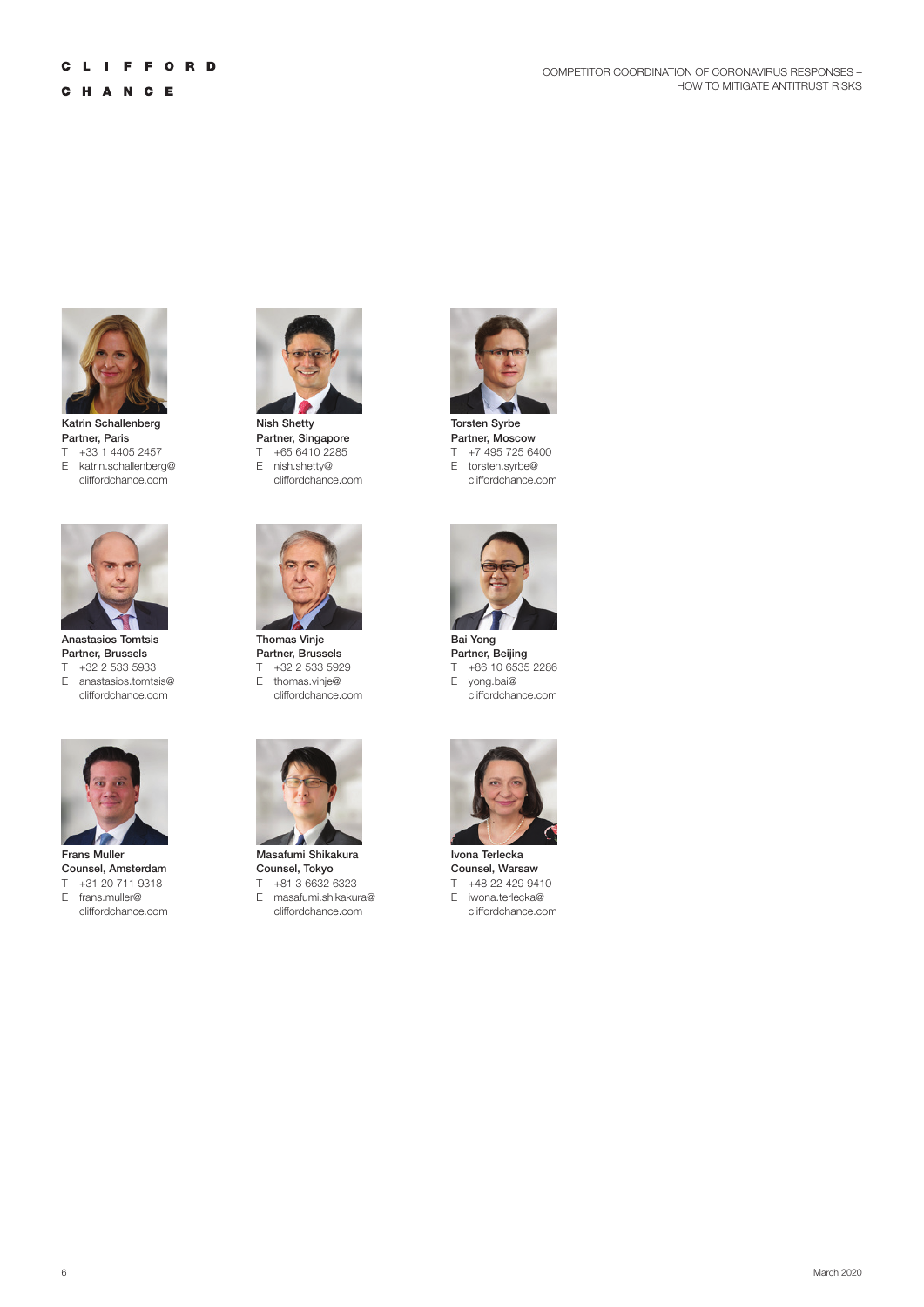## OUR INTERNATIONAL NETWORK 32 OFFICES IN 21 COUNTRIES



Abu Dhabi Amsterdam Barcelona Beijing Brussels Bucharest Casablanca Dubai Düsseldorf Frankfurt Hong Kong Istanbul London

Luxembourg Madrid Milan Moscow Munich Newcastle New York Paris Perth Prague Rome São Paulo Seoul

Shanghai Singapore Sydney Tokyo Warsaw Washington, D.C. Riyadh\*

\*Clifford Chance has a co-operation agreement with Abuhimed Alsheikh Alhagbani Law Firm in Riyadh Clifford Chance has a best friends relationship with Redcliffe Partners in Ukraine.